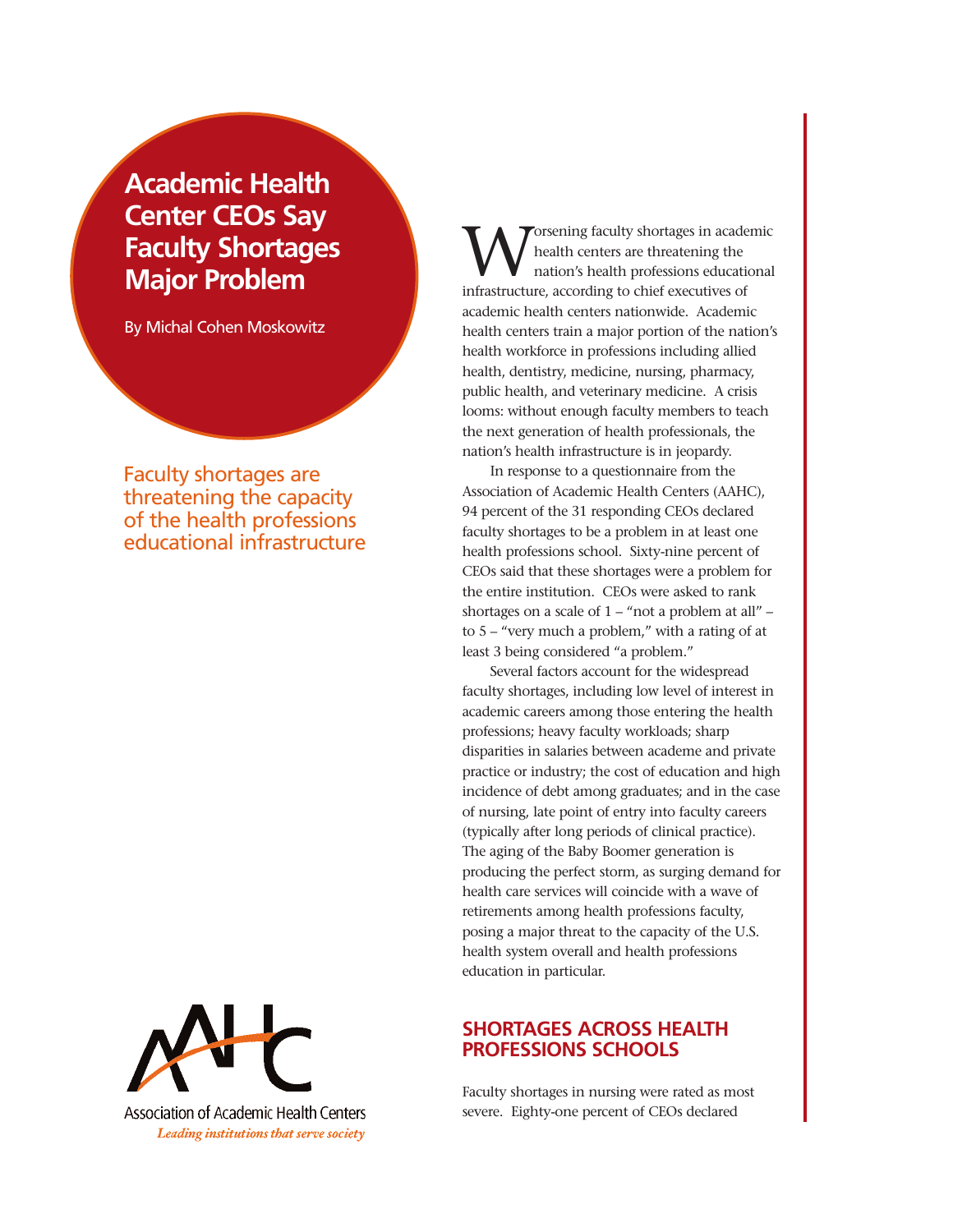nursing faculty shortages to be a problem at their institutions, while forty-five percent of CEOs rated nursing faculty shortages most severely, as "very much a problem."

Allied health ranked second to nursing in intensity of faculty shortages, with 77 percent of CEOs declaring shortages to be a problem. Allied health is an umbrella term for the dozens of professions who work alongside other health professionals in performing or assisting with nearly every type of health care service. Most frequently cited were faculty shortages for physical therapy, radiologic science, and clinical laboratory science. CEOs also cited faculty shortages for programs in occupational therapy, rehabilitory counseling, speech and language pathology, dental hygiene, and physician assistants.

Of the academic health centers with pharmacy schools, 71 percent of responding CEOs declared faculty shortages to be a problem. Notably, most pharmacy schools are not in academic health centers, so this figure may not be an accurate reflection of faculty shortages in pharmacy schools in general. Nonetheless, an aging population with rising co-morbidity, increasing use of prescription drugs, and the expanding role of pharmacists portend a need for more pharmacists and, in turn, more faculty to teach them.

For medicine, 70 percent of CEOs declared faculty shortages to be a problem. CEOs noted shortages in several specialties, most frequently in anesthesiology, internal medicine specialties (particularly gastroenterology, oncology, and rheumatology/geriatrics), pediatrics and pediatric subspecialties, radiology and radiological subspecialties, and surgery and surgical subspecialties. Critically, most of those specialties provide services that are high in demand by older patients, who will utilize the health system in higher numbers as the population ages. Faculty shortages were least frequently cited in anatomy, dermatology, otolaryngology, orthopedics, pathology, psychiatry, rehabilitory medicine, and urology.

Sixty-seven percent of CEOs with dental schools and 55 percent of CEOs with public health schools rated faculty shortages as a problem in those disciplines. This questionnaire could not accurately discern the prevalence of faculty shortages among veterinary medical schools,

"Half of CEOs reported the need to enact some kind of institutional change, such as cutting programs, merging programs, limiting student enrollment, or implementing other changes."

because only four CEOs had veterinary medicine at their institution. Nevertheless, there is rising concern given the increasing need for protection of the animal food supply against disease and bioterrorism.

## **INSTITUTIONAL RESPONSE**

Institutional responses to faculty shortages varied. Most alarmingly, half of CEOs reported the need to enact some kind of institutional change, such as cutting programs, merging programs, limiting student enrollment, or implementing other changes. Other institutional responses included providing more on-line instruction, adding adjunct faculty, assigning additional responsibilities to faculty members, or seeking assistance from the community. Of all strategies cited by CEOs, "limiting student enrollment" was the most commonly reported, and was always listed in the context of nursing. Some institutions that limited nursing enrollment also were forced to do so in allied health or pharmacy.

A fifth of CEOs reported being forced to make changes in the school of medicine due to faculty shortages. Responses included cutting programs (in radiology or graduate medical education), merging programs (including rehabilitory medicine; pediatric pulmonary, allergy, and cystic fibrosis; and pharmacy and anatomy); and delaying expansion of medical school class size and residencies.

## **GOVERNMENT AWARENESS AND ACTION**

In light of the inextricable relationship between faculty shortages and the health workforce, the AAHC asked its CEOs about government engagement in these issues. CEOs expressed the need for greater government involvement in health workforce issues despite state governments' relative

**FACULTY SHORTAGES** MAJOR PROBLEM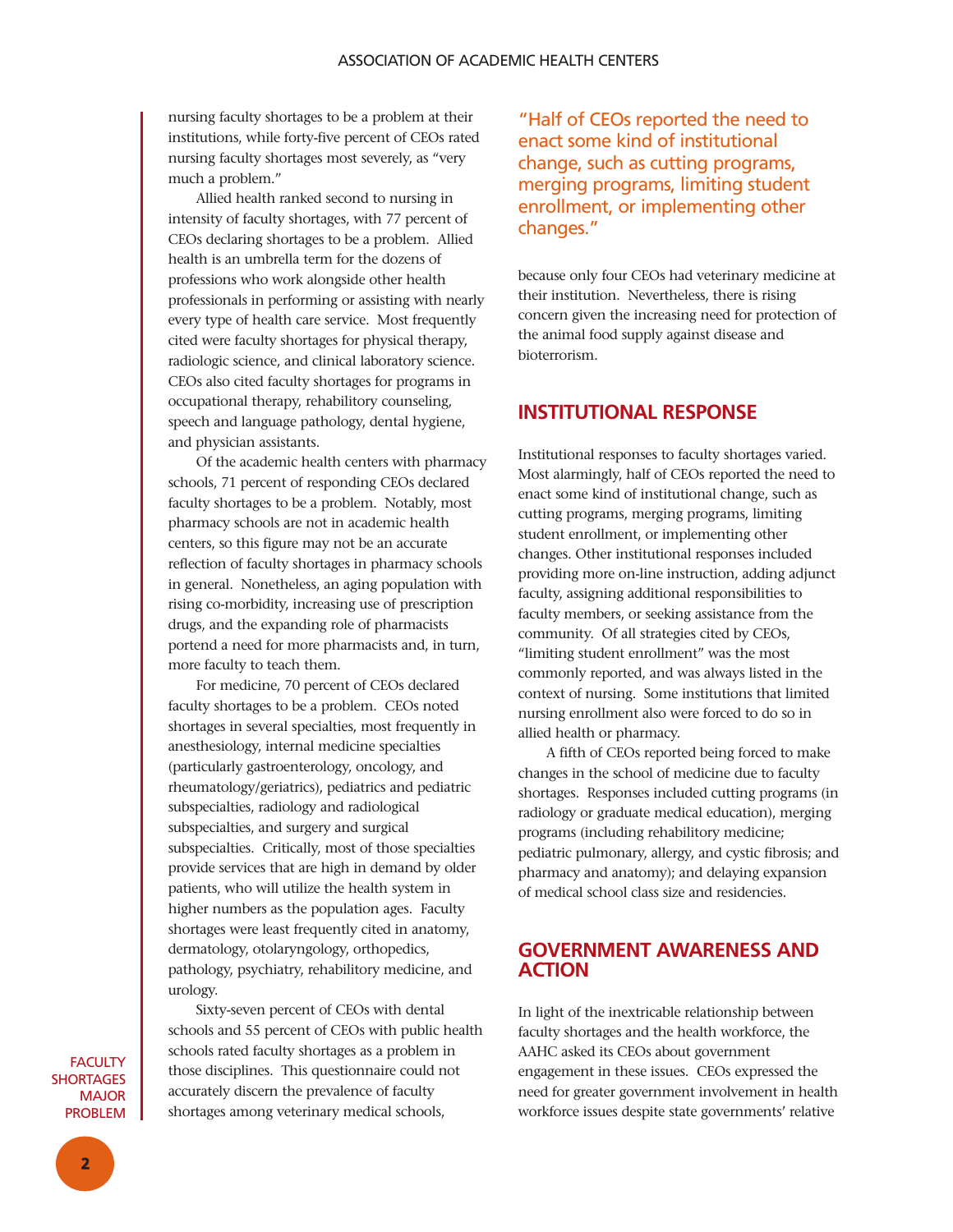### ASSOCIATION OF ACADEMIC HEALTH CENTERS

lack of knowledge about the critical forces at play. Fifty-four percent of CEOs rated governors as being aware or very aware of health workforce issues, and 46 percent of CEOs rated state legislatures as being aware or very aware. CEOs' rating of governors' and legislatures' awareness of faculty shortages was even lower: 33 percent of CEOs rated governors as being aware or very aware, and only 26 percent rated state legislatures as being aware or very aware.

Even as state governments lack sufficient awareness of these problems, academic health center CEOs are seeking increased action by state and federal government leaders to address health workforce concerns. Asked how much the government should take action to help on workforce issues, 81 percent said that the state should take "much" or "very much" action, and 84 percent said that the federal government should take "much" or "very much" action.

**CONCLUSION**

The responses of academic health center CEOs shed light on an emerging national crisis. Faculty shortages are already manifesting themselves as visible crises across the health professions schools, in allied health, dentistry, medicine, nursing, pharmacy, and public health. As demonstrated by widespread institutional responses to faculty shortages, such as cutting programs or limiting enrollment, the educational infrastructure for health professions is being threatened. By hampering the ability of academic health centers to train a workforce that serves the country's health needs, faculty shortages threaten to further perpetuate looming shortages throughout the health workforce, in both the private and public sectors.

Academic health center CEOs perceive that state governments are not yet fully aware of faculty shortages and general health workforce issues, even as the vast majority of those same CEOs desire much or very much governmental action on the health workforce. By their responses, CEOs are

"Academic health center CEOs are seeking increased action by state and federal government leaders to address health workforce concerns."

urging heightened awareness and involvement from political leaders. Health workforce issues, including faculty shortages, pose a major societal problem that should be given a higher priority on the political agenda. More communication and collaboration between governmental and academic leaders will be needed in order to develop policies and programs that promote the development of a pipeline of new health professions faculty and sustain the educational infrastructure.

The AAHC is a national, non-profit organization dedicated to improving the nation's health care system by mobilizing and enhancing the strengths and resources of the academic health center enterprise in health professions education, patient care, and research.

*Michal Cohen Moskowitz is a program associate at the Association of Academic Health Centers.*

> **FACULTY SHORTAGES** MAJOR PROBLEM